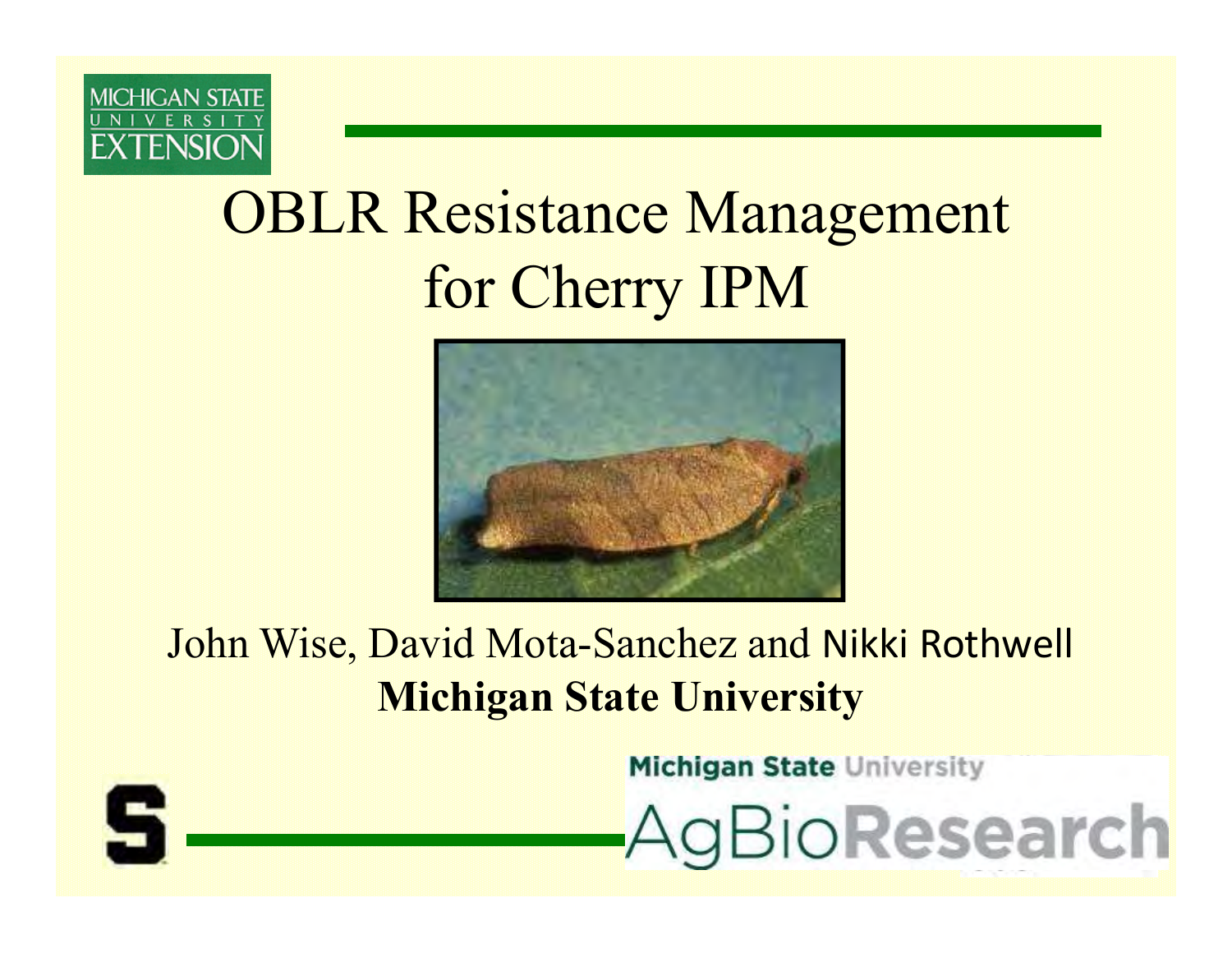





# **Damage in Apple**

- Overwintering larvae feed on buds, leaves, and flowers
- Also feed on developing fruit causing deformed and scarred fruit
	- –Many will fall in June drop
- Summer larvae feed on skin and flesh of apple just below surface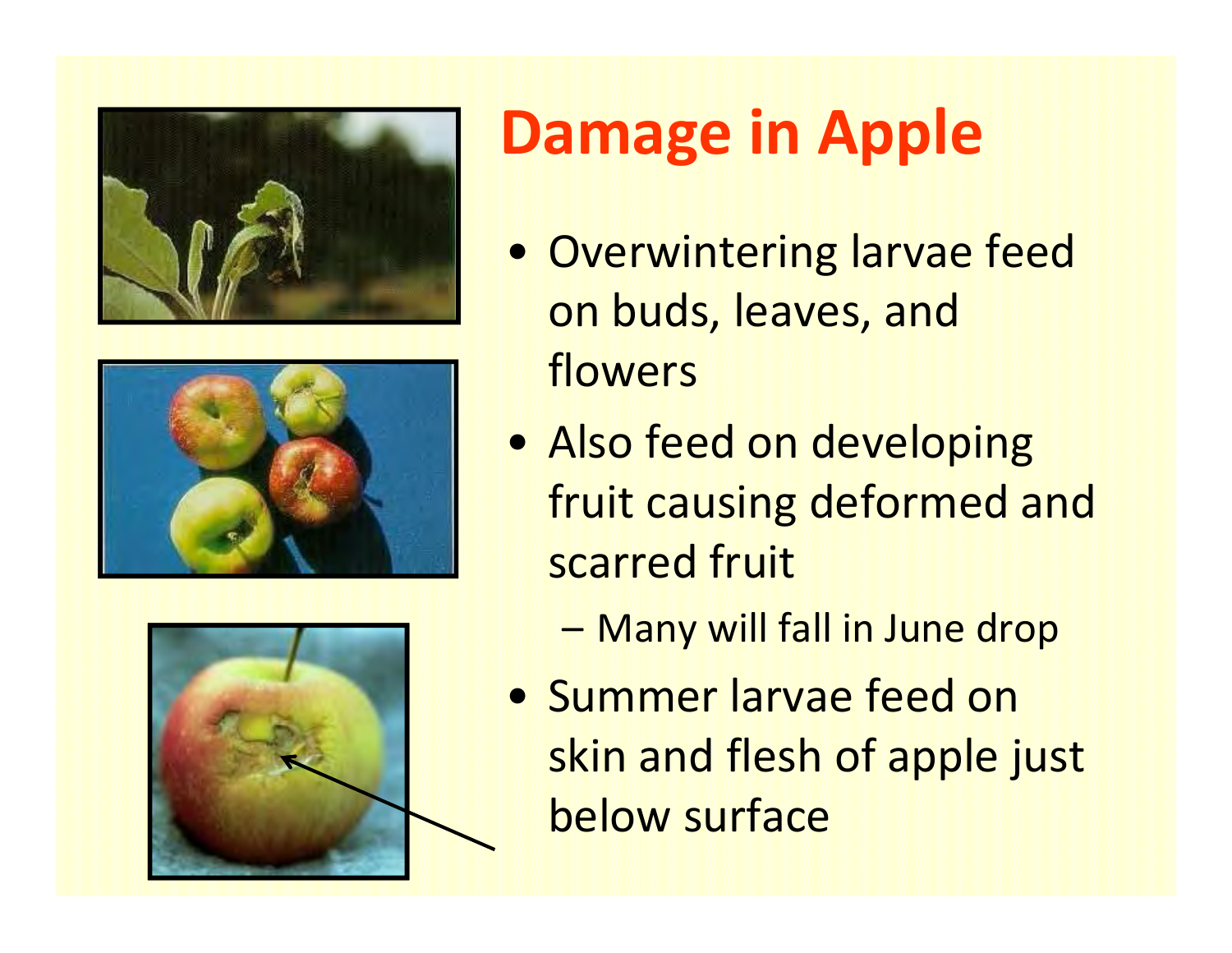## **Damage in Cherry**

- Not as well documented in cherry
- Overwintering larvae feed on buds, leaves, and flowers
- Summer larvae shelter in rolled leaves.
- No evidence of **economically** important fruit feeding







- Summer larval generation often coincides with harvest
	- –Larvae in tanks!

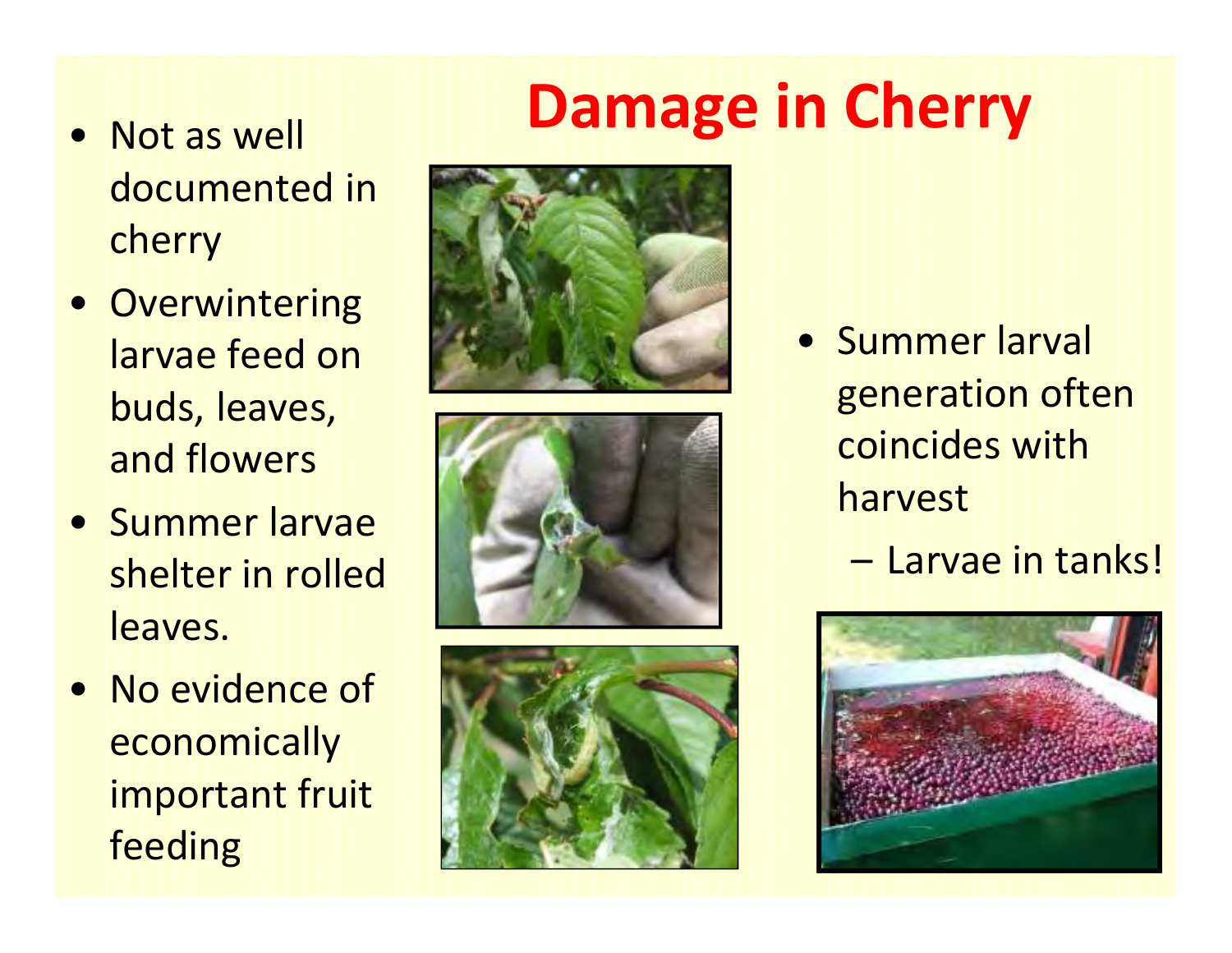### Conventional Insecticides for OBLR Control

Guthion<sup>)</sup> ImidanLorsbanCarbamates

Lannate

Organophosphates Synthetic Pyrethroids Asana **Danitol**  Warrior Baythroid BattalionWarrior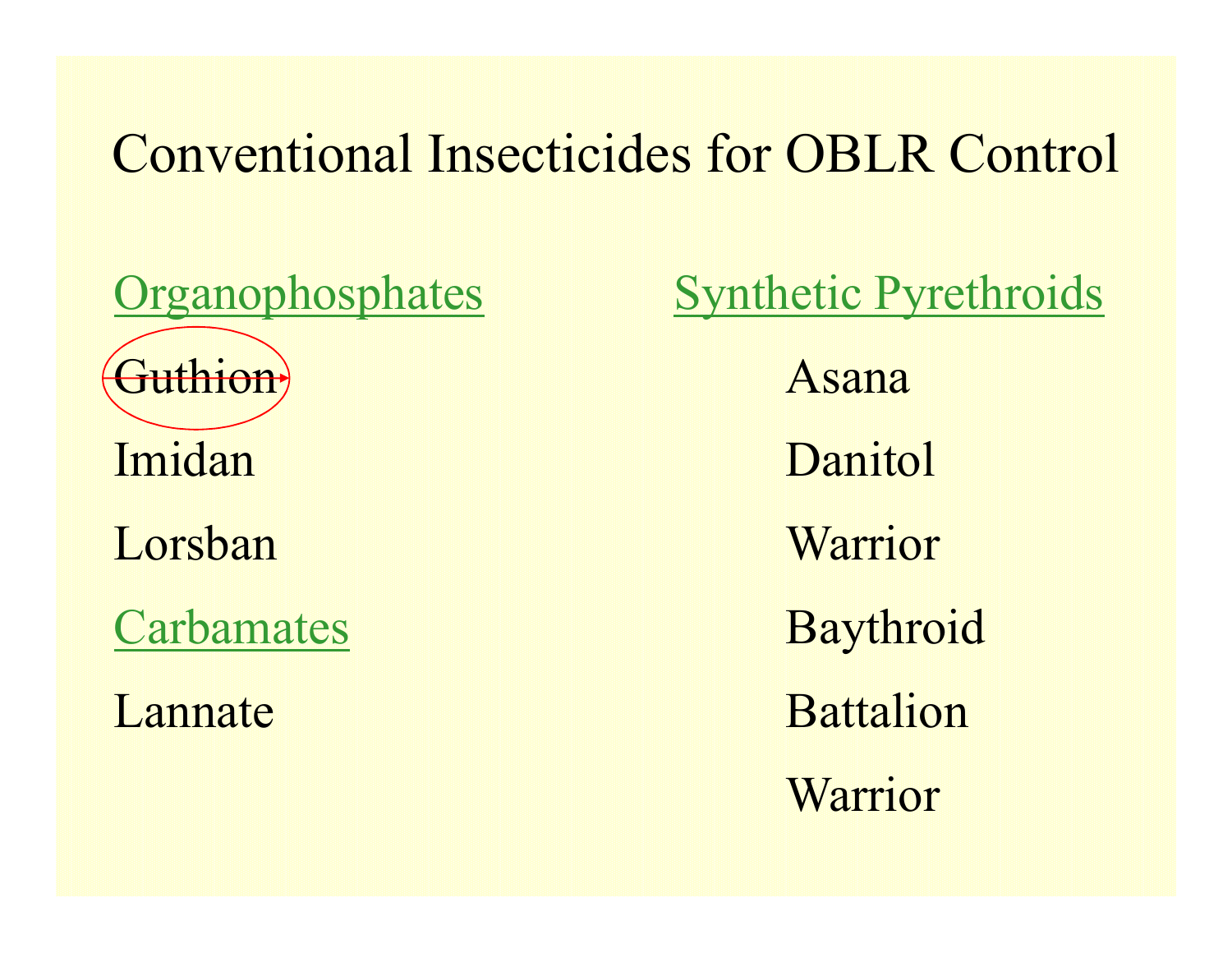

**Figure 1**. Susceptibility of resistant (Southwest) and susceptible (Kalamazoo) obliquebanded leafroller strains to four insecticides. Resistance ratio indicated above each data bar for the Southwest strain.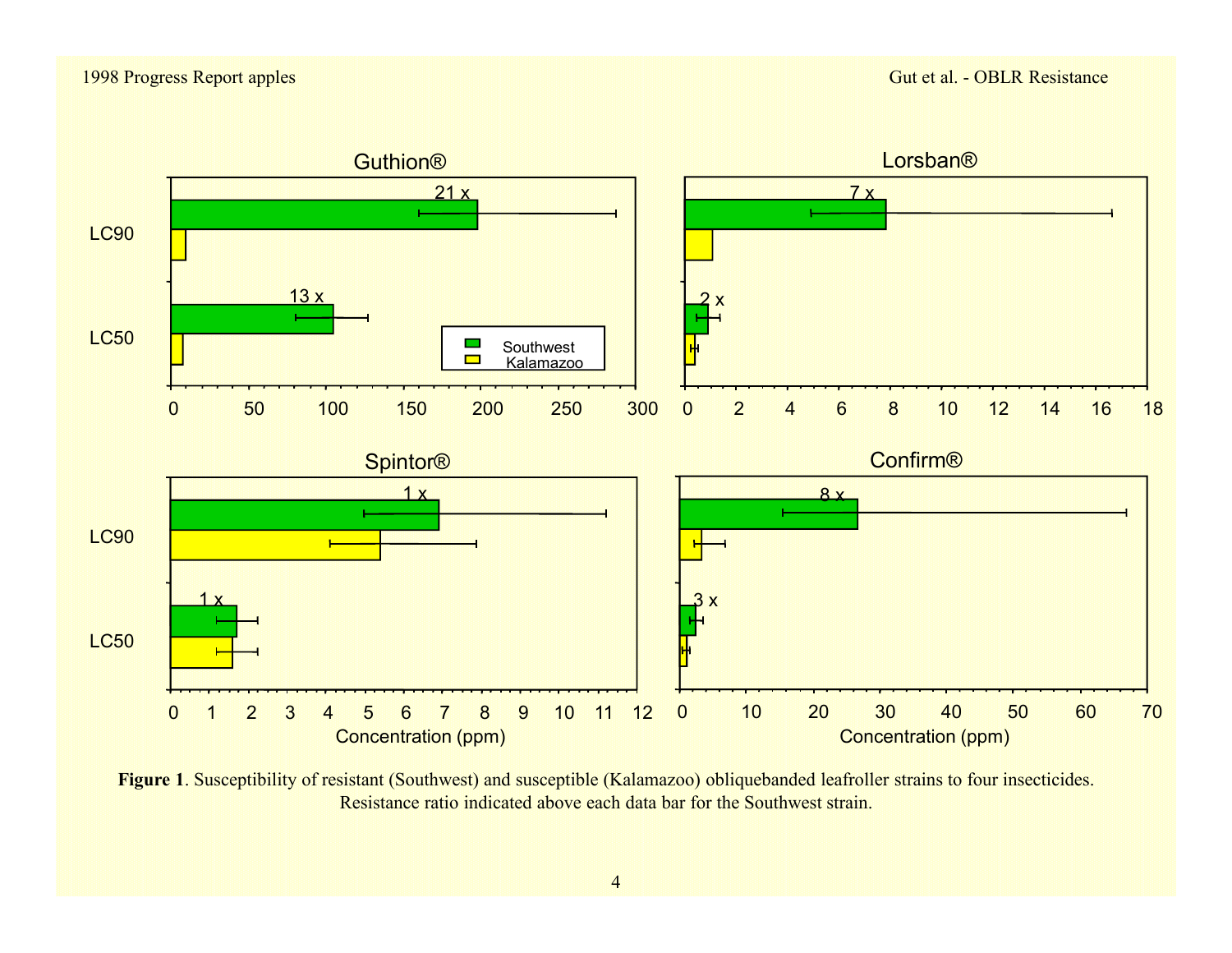#### 1998 Progress Report apples



**Figure 2**. Susceptibility of resistant (Southwest) and susceptible (Kalamazoo) obliquebanded leafroller strains to four insecticides. Resistance ratio indicated above each data bar for the Southwest strain.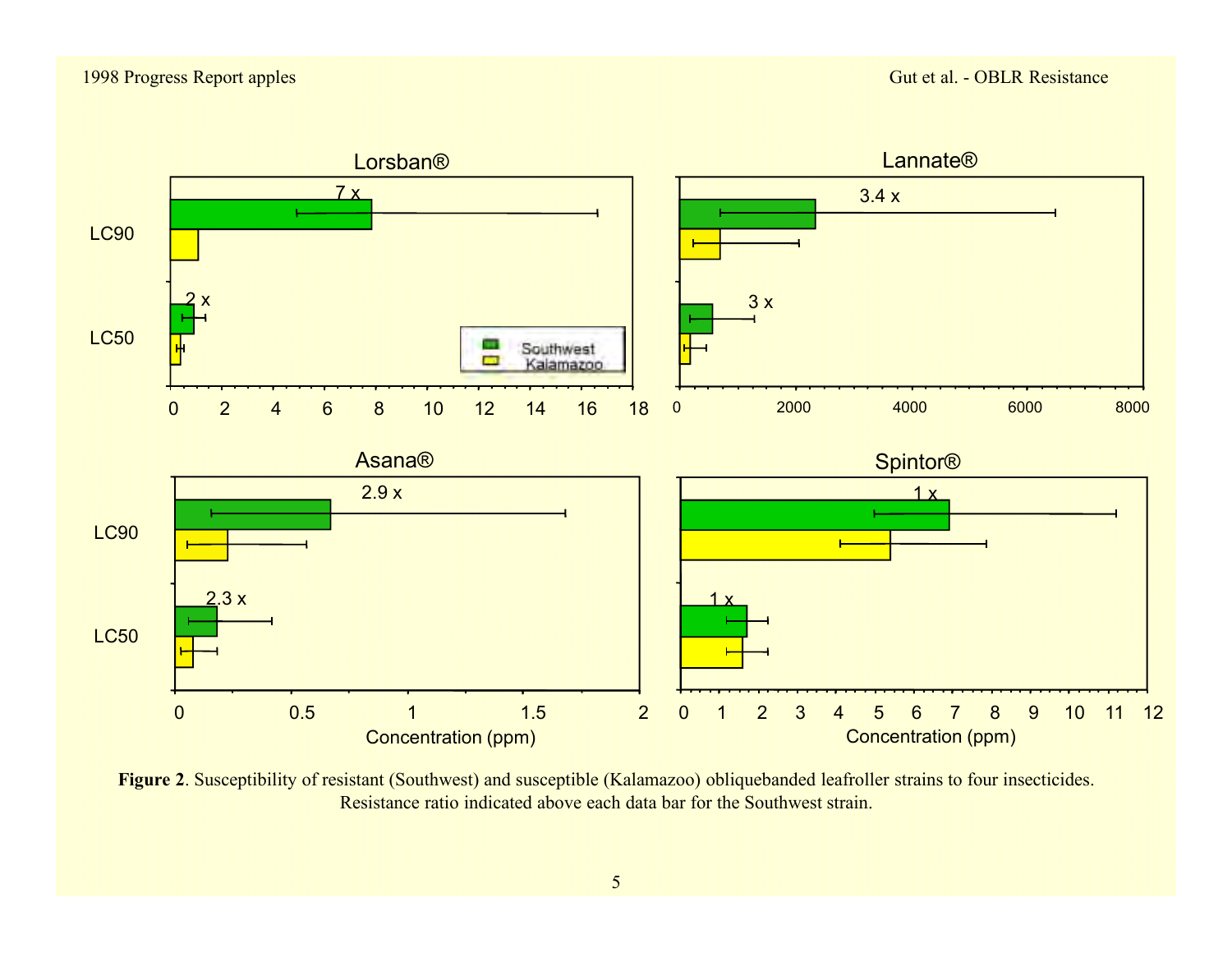## Study Objectives

- Field collect and rear OBLR populations from several apple Ridge and Southwest MI locations.
- Establish baseline susceptibility values (LD50, LD90) to selected insecticides for commercial populations, compared to a susceptible laboratory population.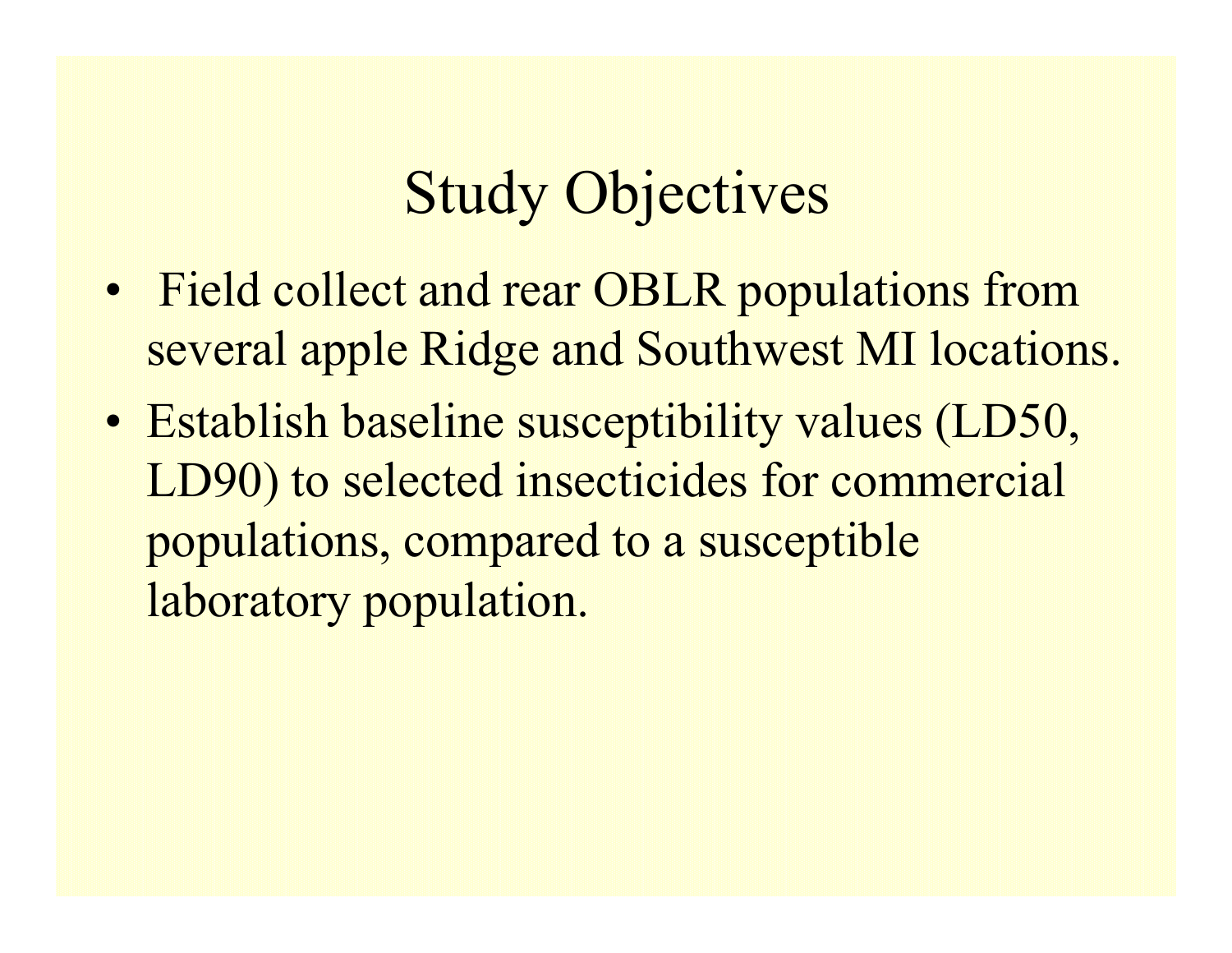# Insecticides targeted in 2013:

| Insecticides tested in 2013 research:                   |                                  |
|---------------------------------------------------------|----------------------------------|
| Mode of action                                          | Active ingredient and brand name |
| Acetilcholinesterase (AChE) inhibitors                  | phosmet (Imidan $\circledR$ )    |
| Sodium channel modulators                               | bifenthrin (Bifenture ®)         |
| Nicotinic acetylcholine receptors allosteric activators | spinetoram (Delegate®)           |
| Chloride channel activators                             | emamectin benzoate (Proclaim®)   |
| Inhibitor of chitin synthesis biosynthesis, type 0      | novaluron (Rimon®)               |
| Ryanodine receptor modulator                            | chlorantraniliprole (Altacor®)   |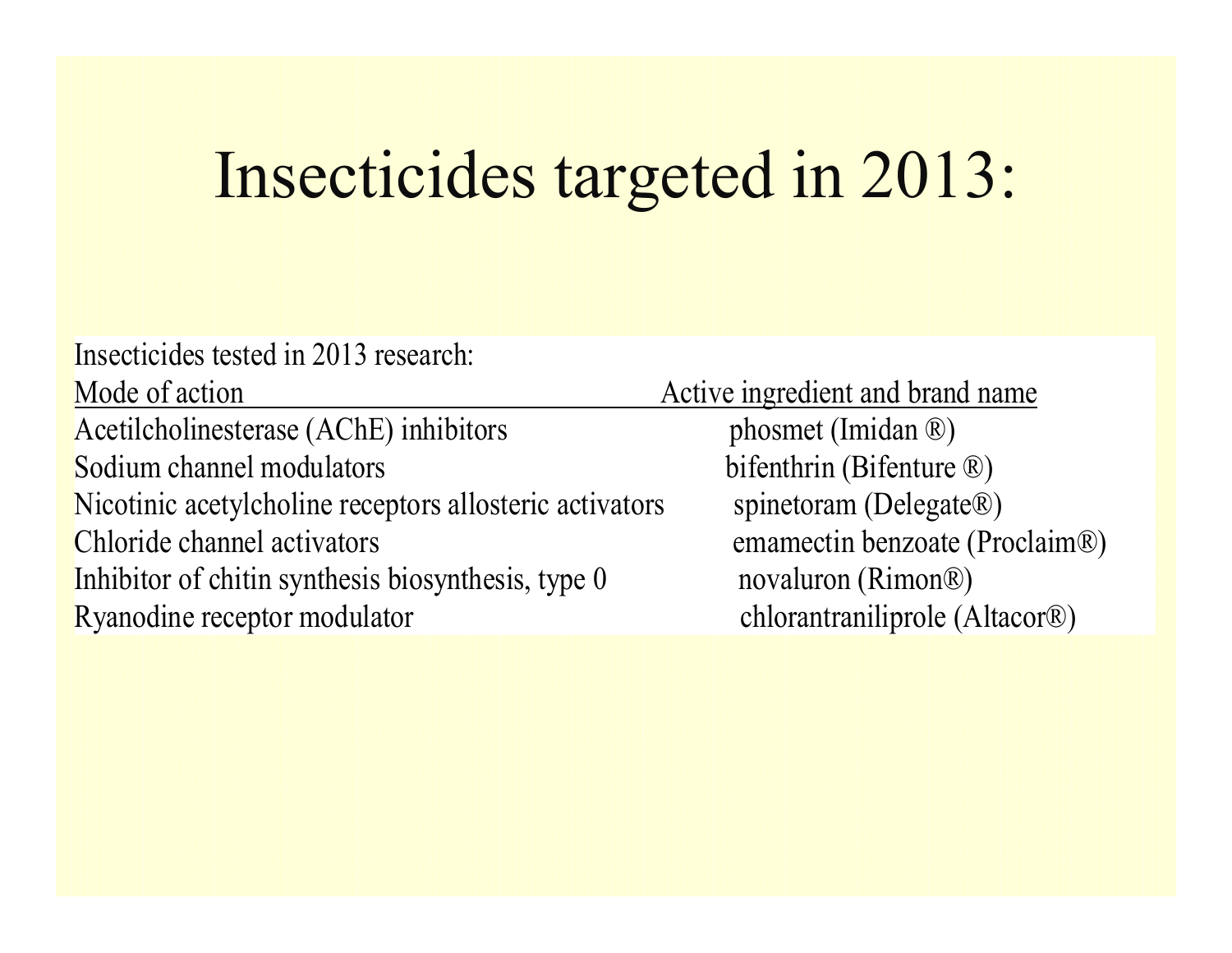#### **Resistance Bioassay Methods**

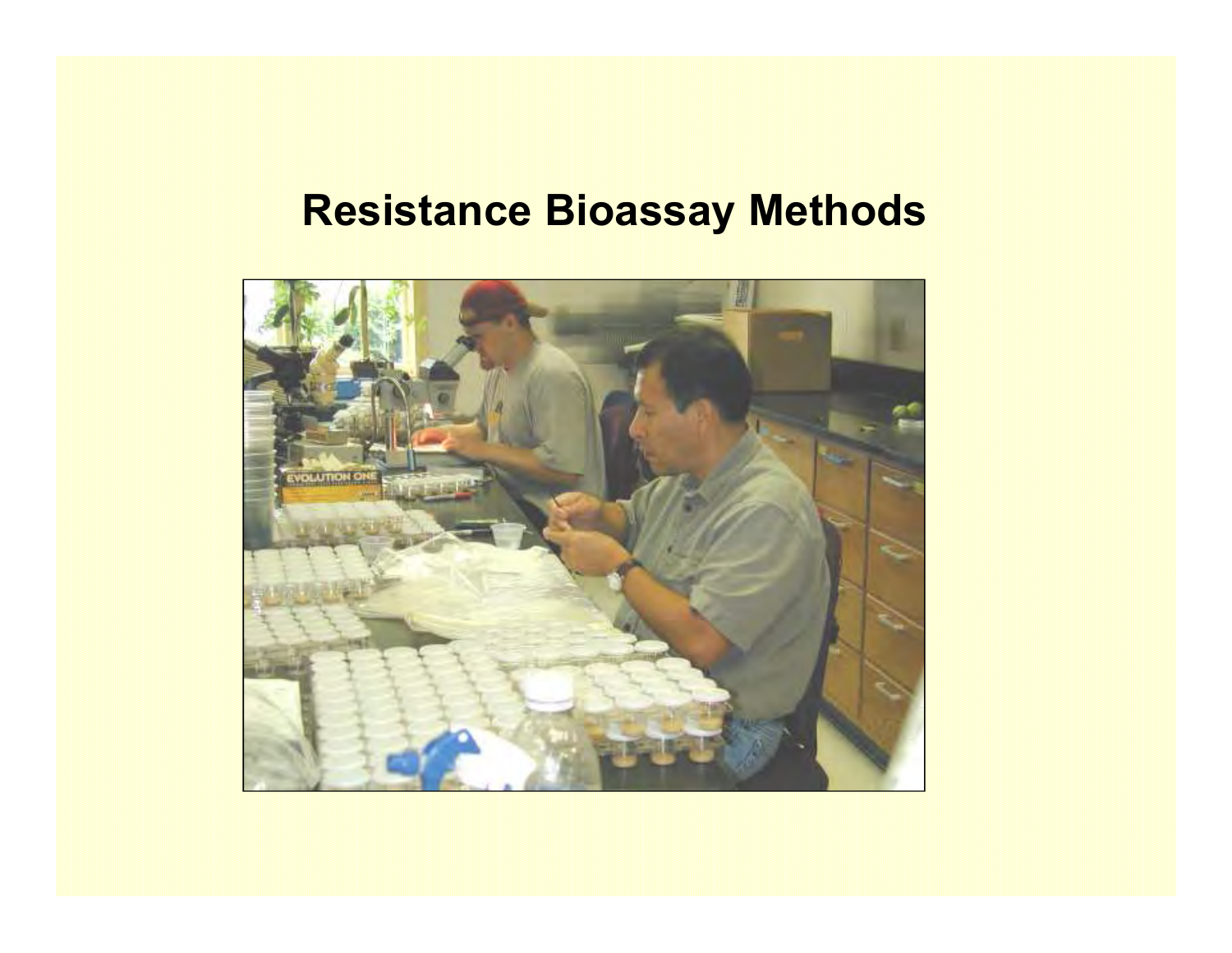#### Preliminary Bioassay Results for Imidan

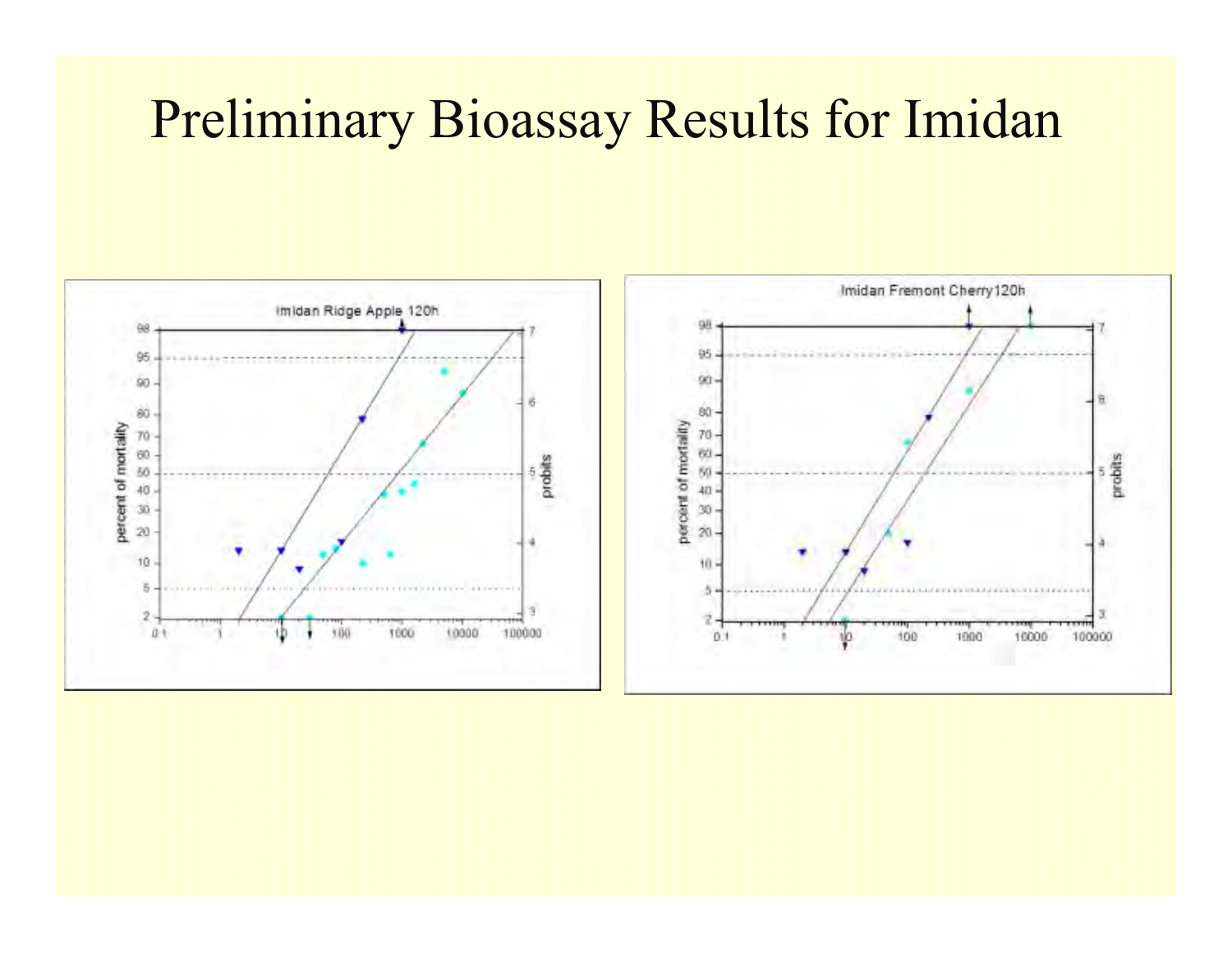## Preliminary Bioassay Results for Lannate

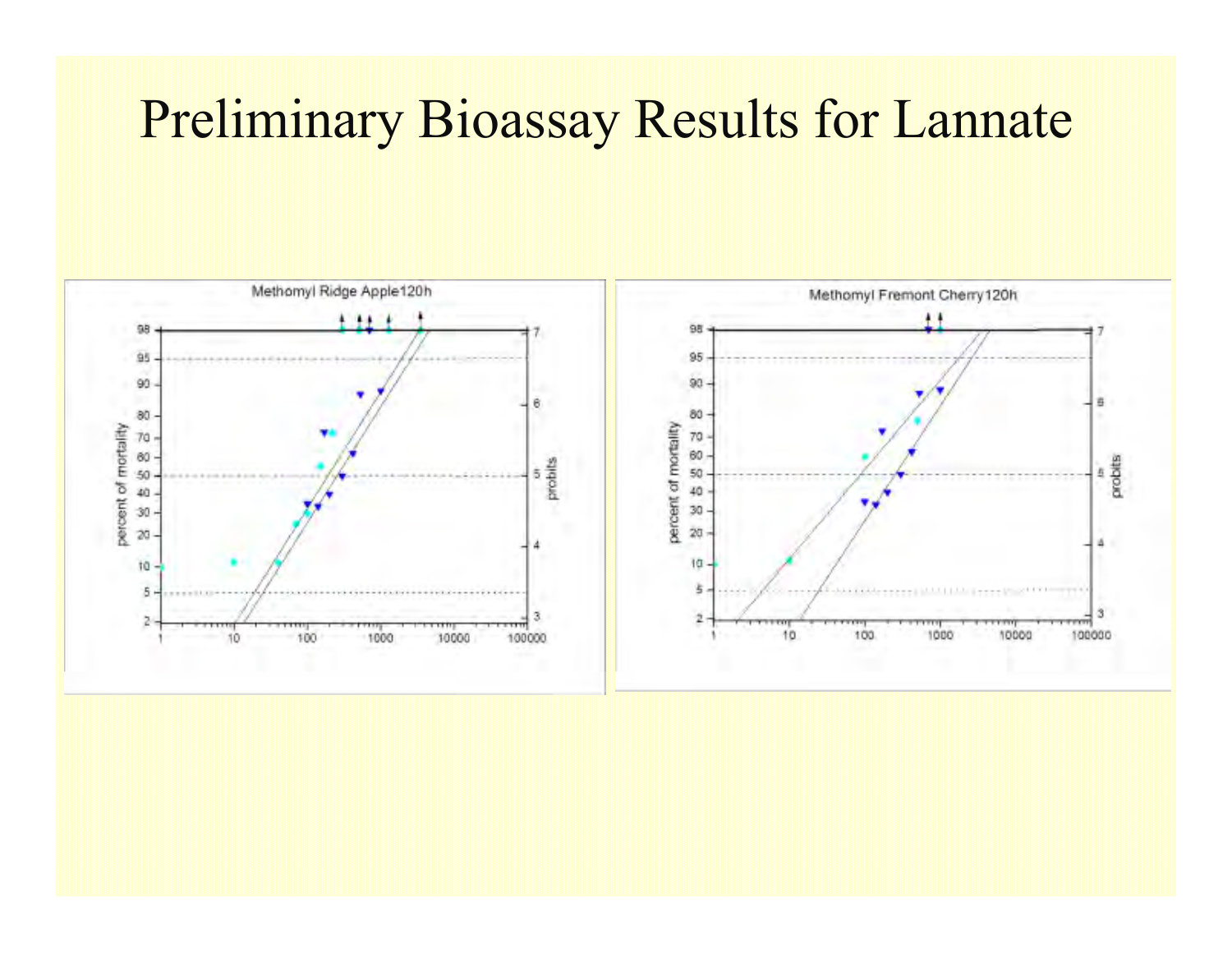## Preliminary Bioassay Results for Bifenture

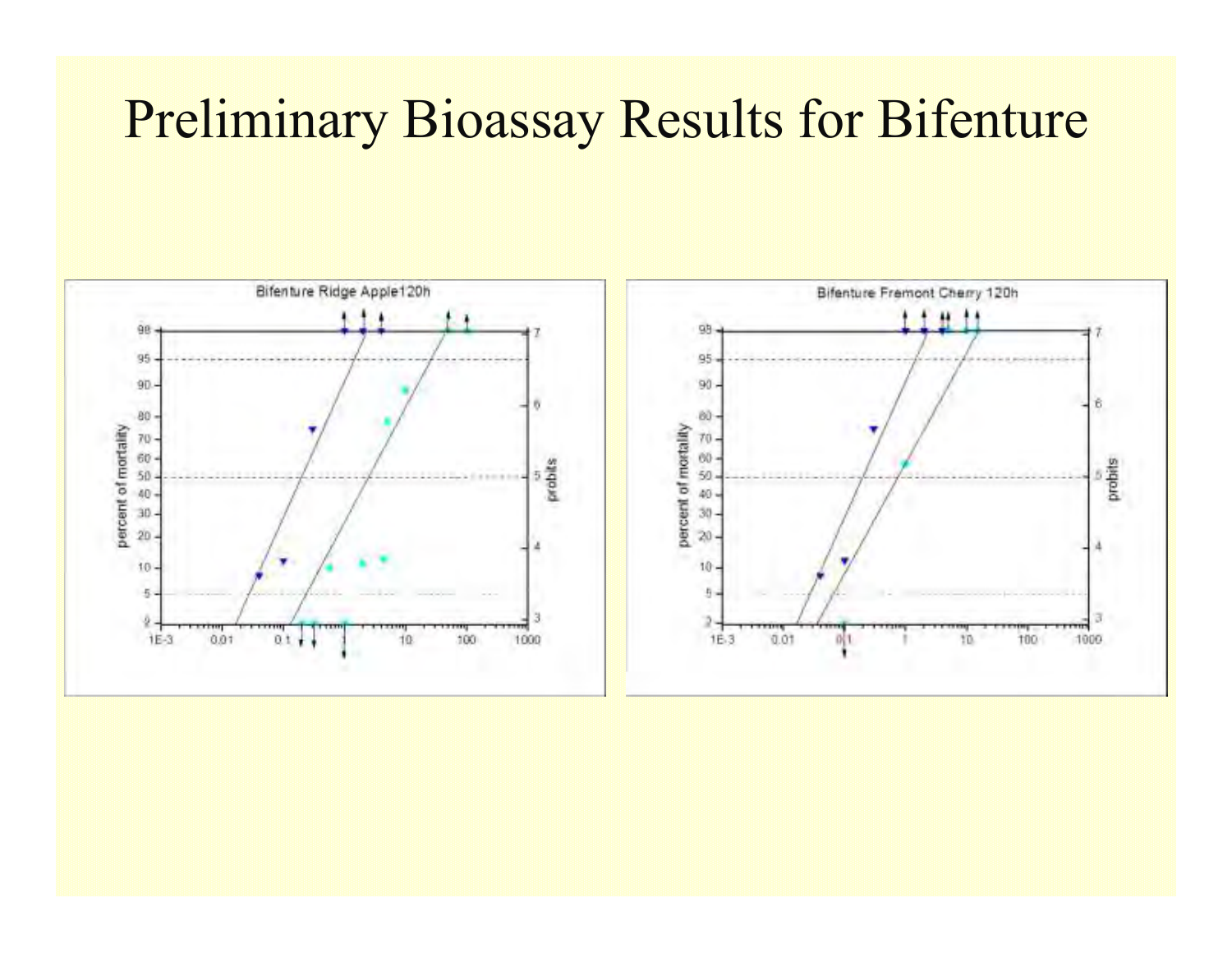## Preliminary Bioassay Results for Proclaim

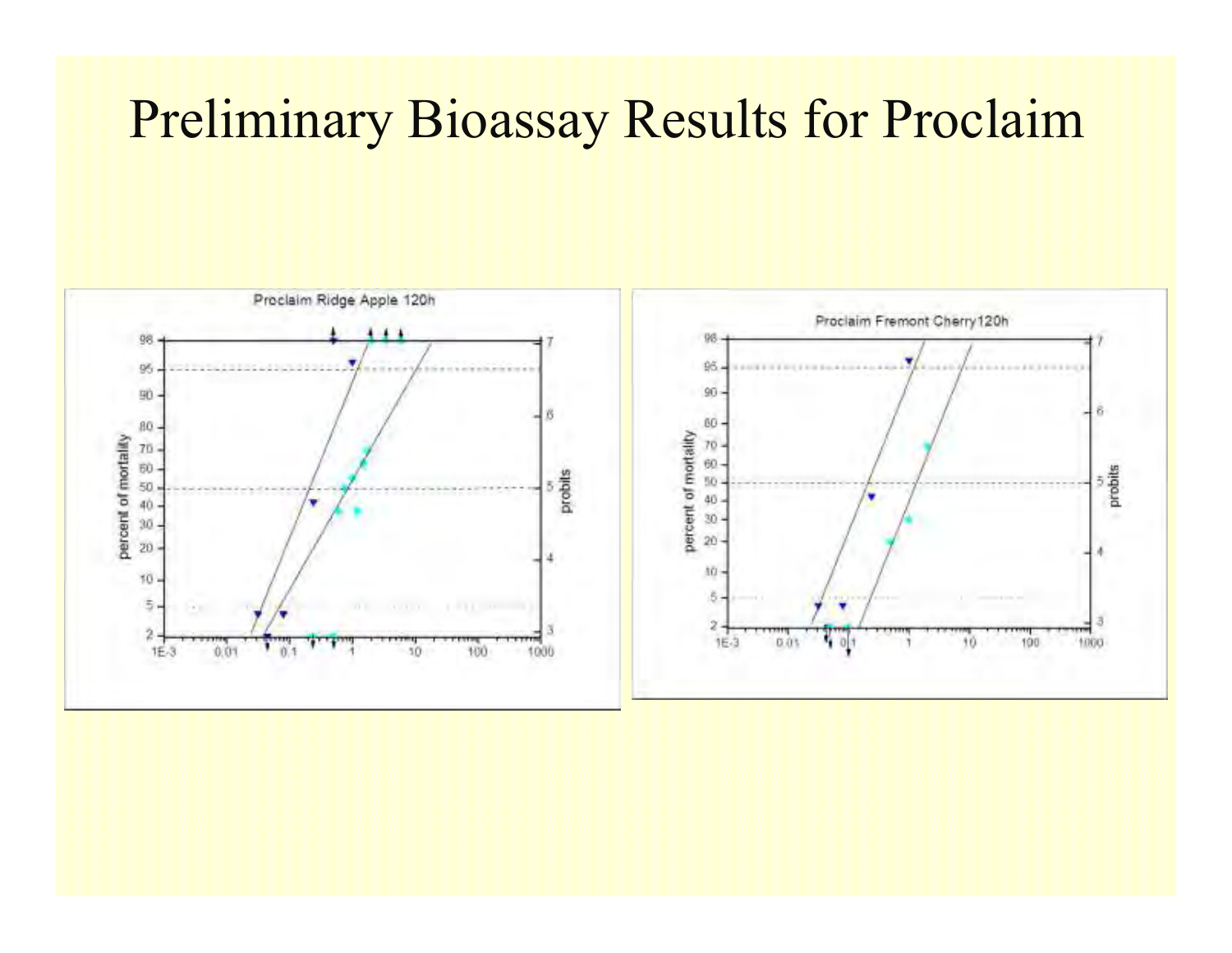#### Preliminary Bioassay Results for Rimon

probles

100000

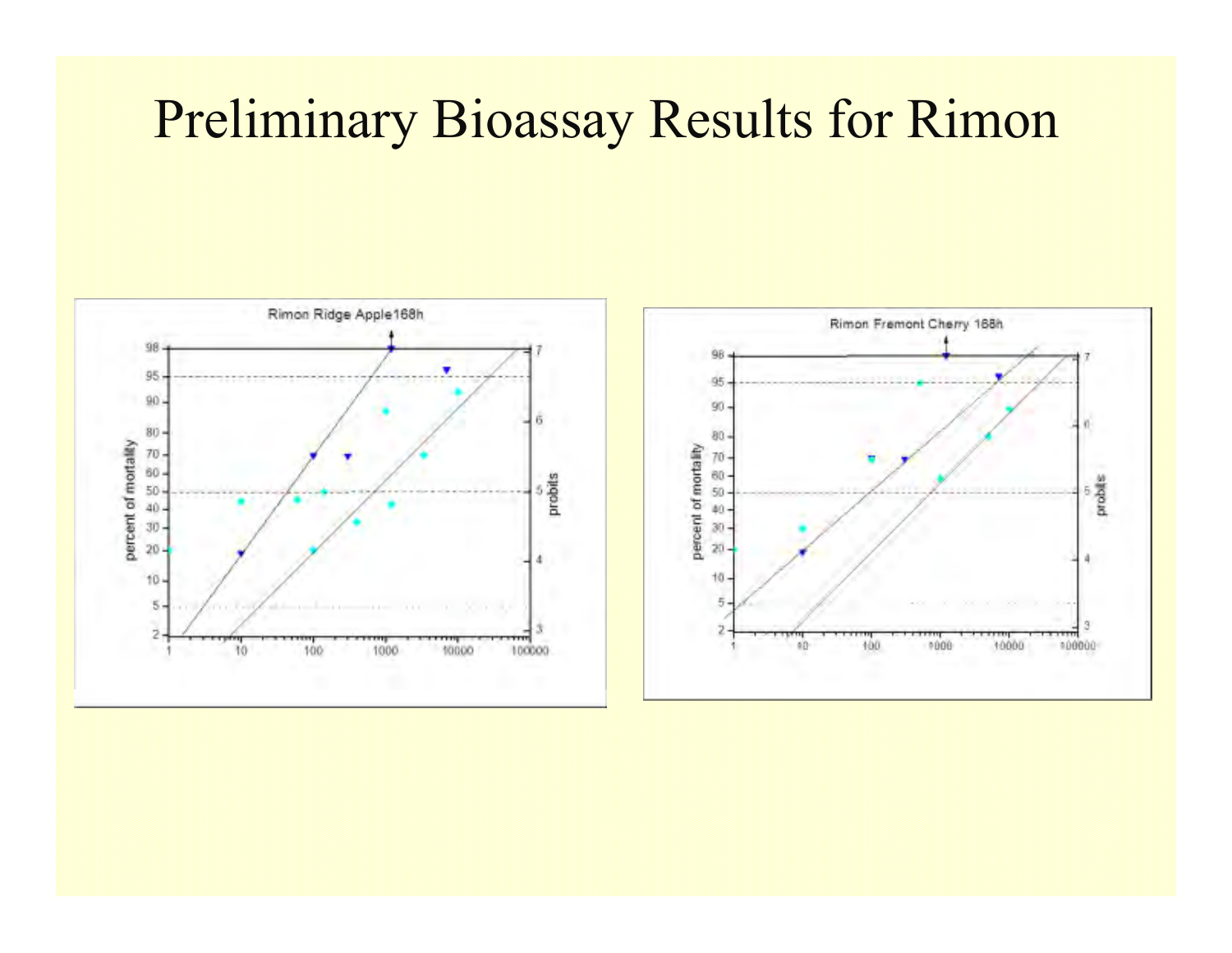## Preliminary Bioassay Results for Delegate

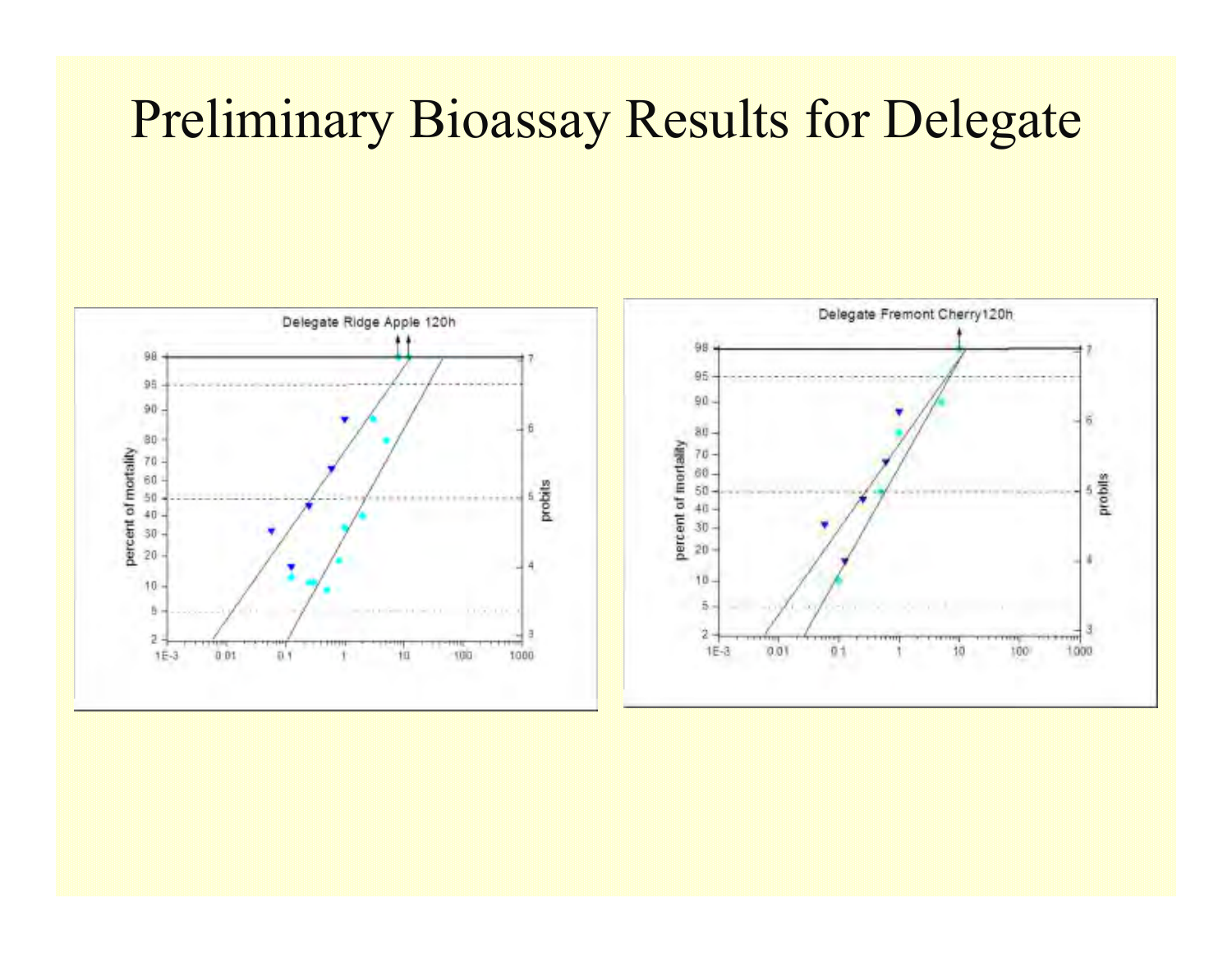## Preliminary Bioassay Results for Altacor

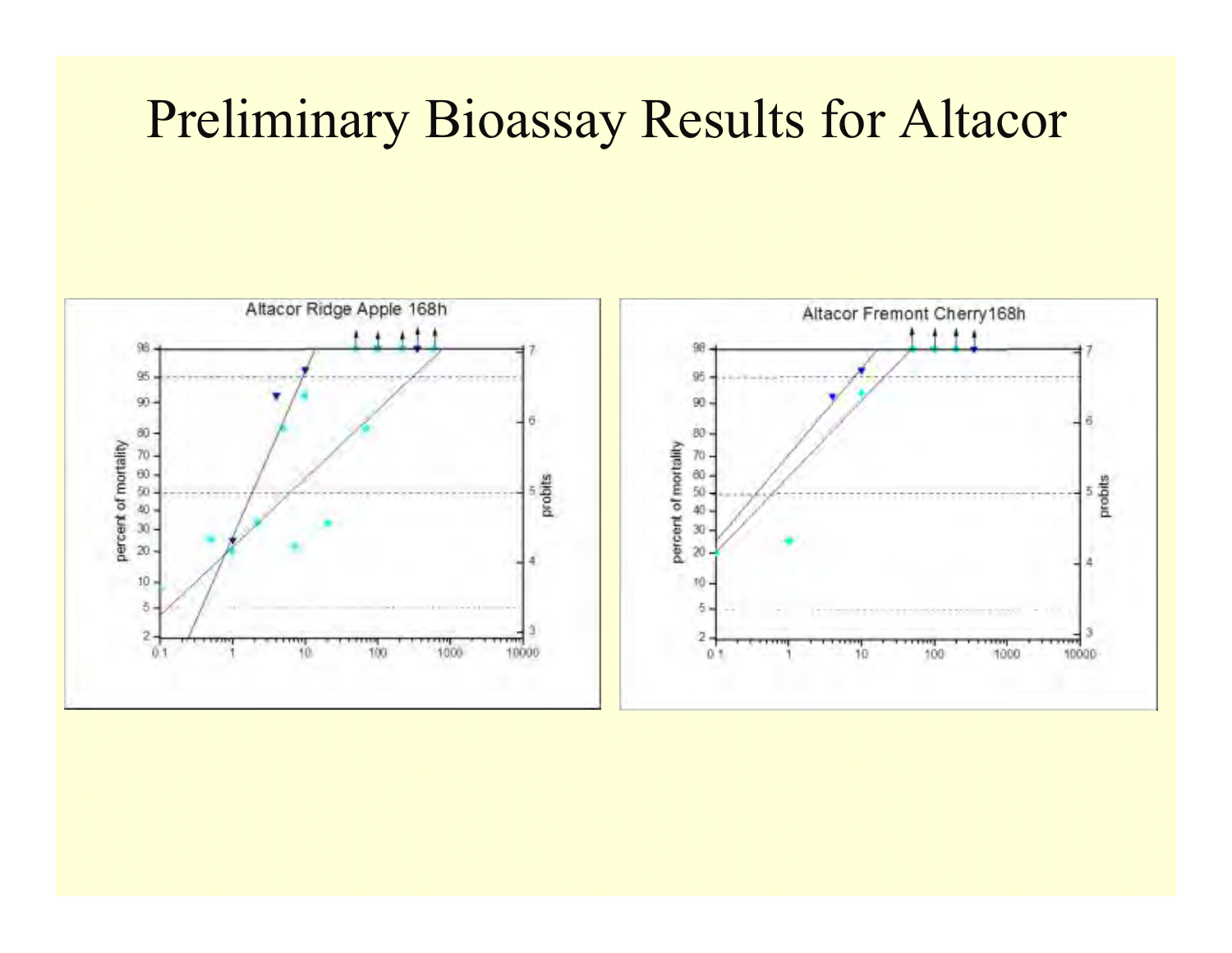| <b>New Insecticides for OBLR Control</b>         |                                 |  |  |
|--------------------------------------------------|---------------------------------|--|--|
| Spinosyns                                        | <b>Avermectins</b>              |  |  |
| Delegate                                         | Proclaim                        |  |  |
| Entrust*                                         | <b>Insect Growth Regulators</b> |  |  |
| Diamides                                         | Rimon                           |  |  |
| Altacor                                          | Microbials                      |  |  |
| <b>Belt</b>                                      | Dipel*                          |  |  |
| Pre-mixes                                        |                                 |  |  |
| Voliam Flexi (chlorantraniliprole + thiamethoxan |                                 |  |  |

Voliam Express (chlorantraniliprole + lamda-cyhalothrin)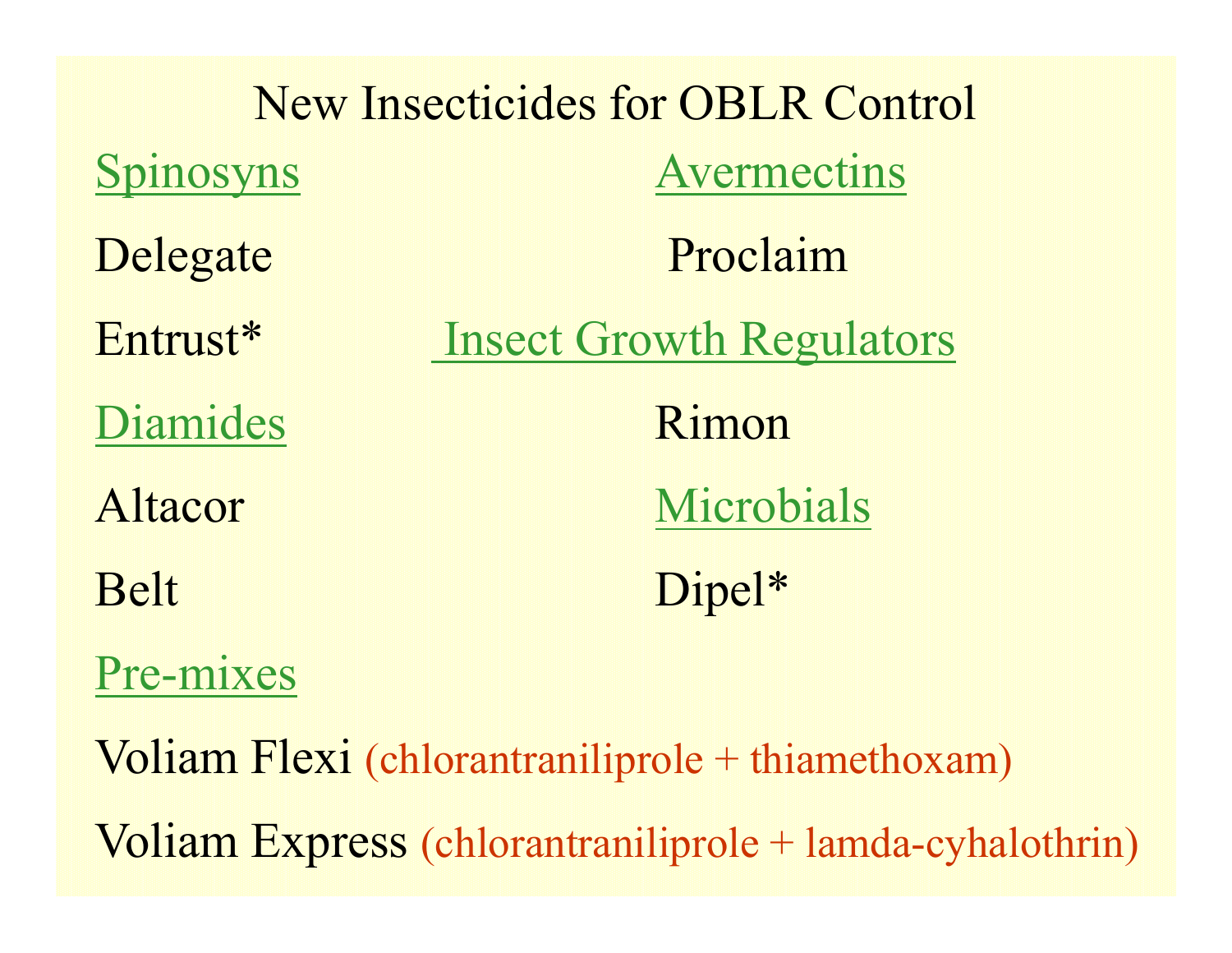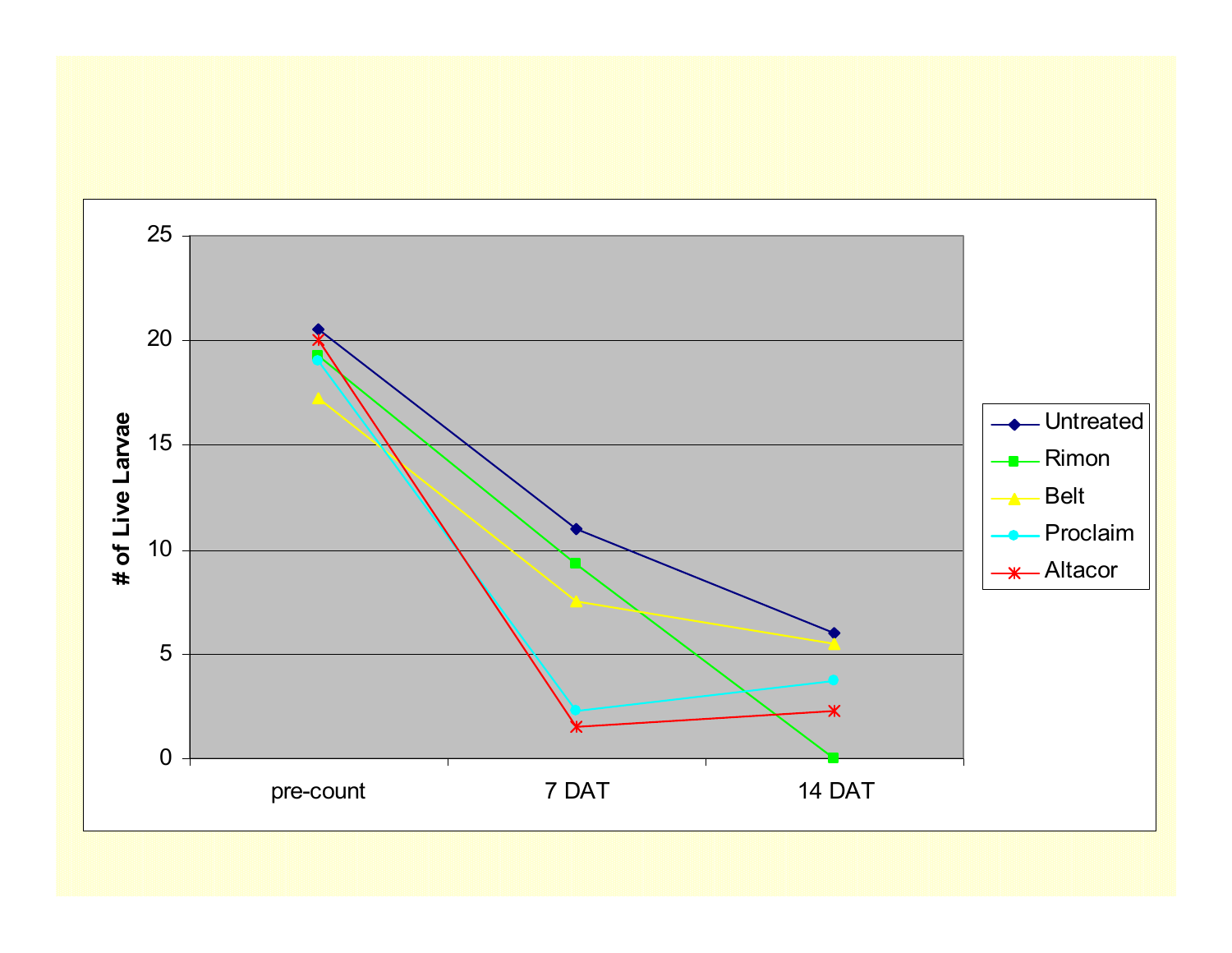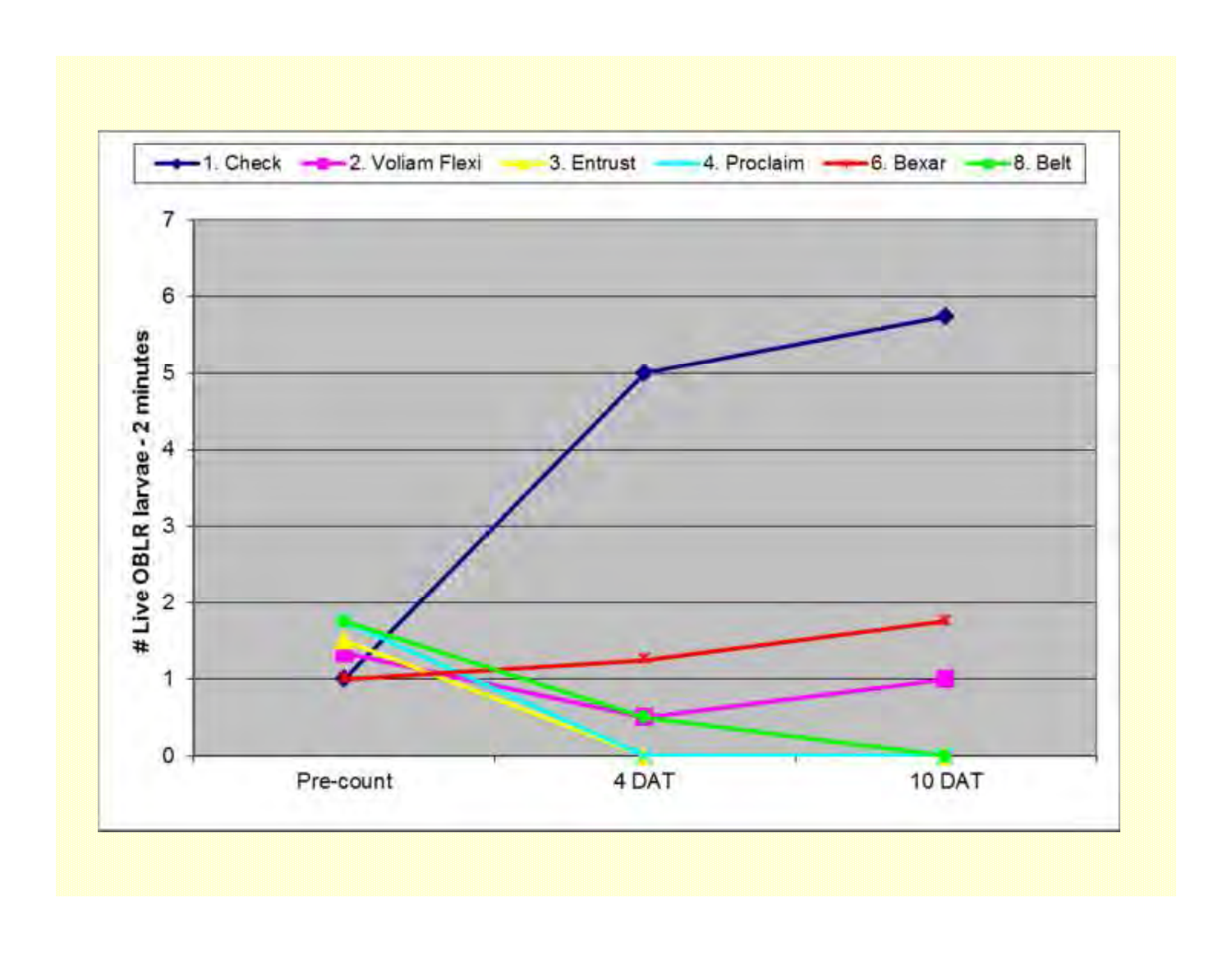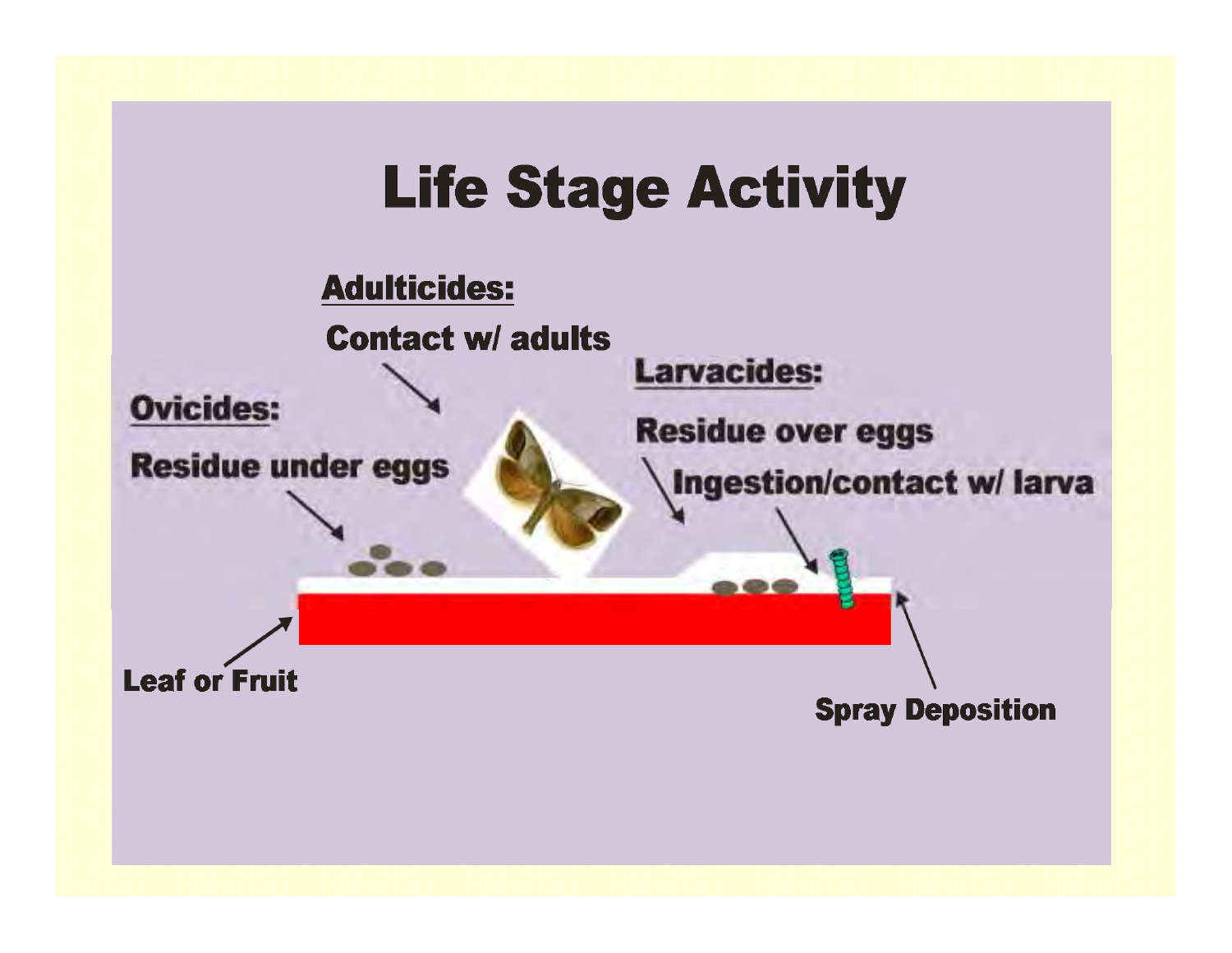#### **Sub-lethal activity affects** the subsequent generation of the pest

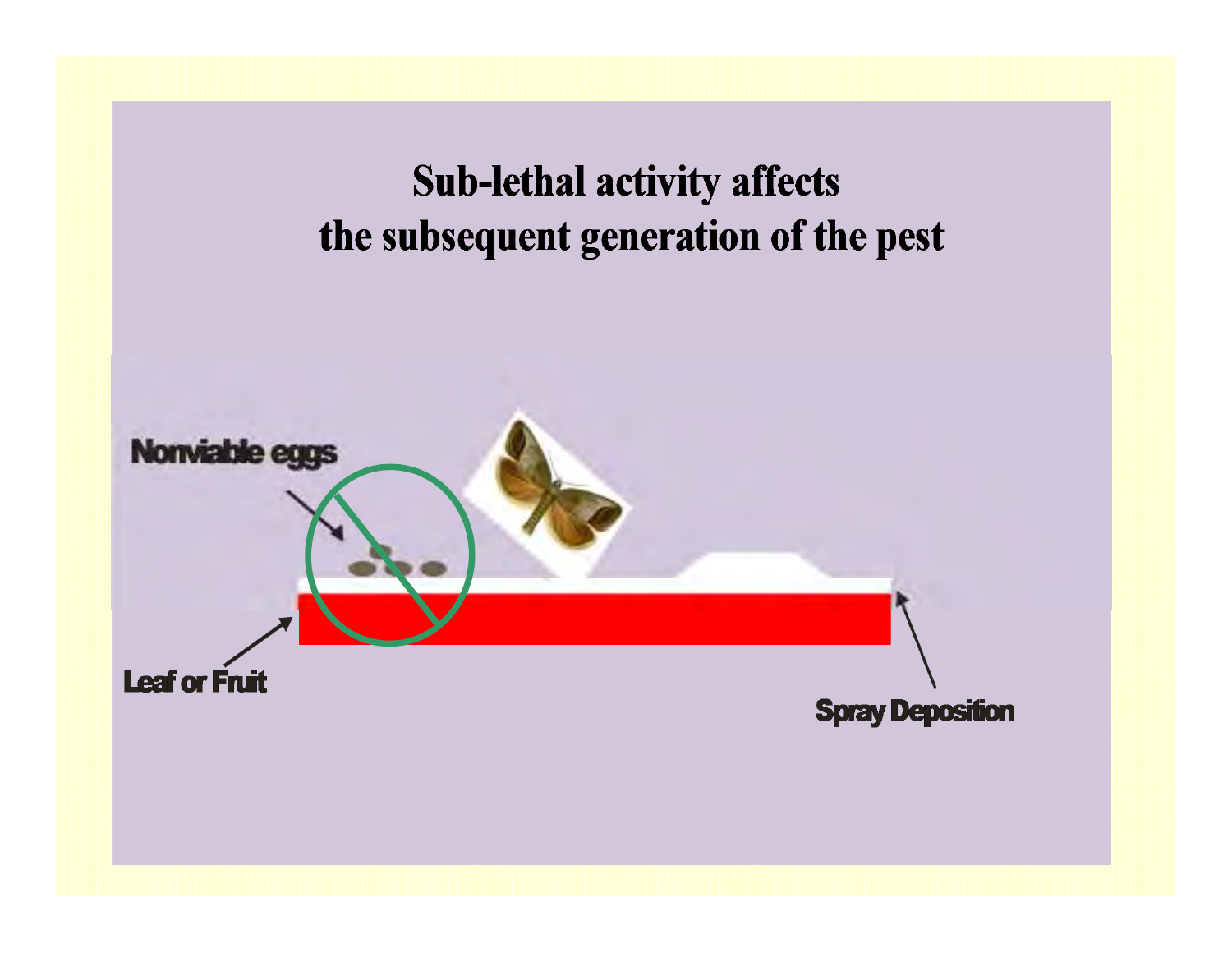## Insecticidal Activity on OBLR in Cherry

| Compound              | Life-stage<br>activity    | <b>Speed of</b><br><b>Activity</b> | PHI            |
|-----------------------|---------------------------|------------------------------------|----------------|
| Pyrethroids           | larva, adult              | fast                               | $7 - 14$       |
| Rimon                 | egg, larva<br>adult (sub) | slow                               | 8              |
| Delegate              | larva                     | fast                               | $\mathcal T$   |
| Entrust               | larva                     | fast                               | $\overline{7}$ |
| <b>Bts</b>            | larva                     | slow                               | $\Omega$       |
| Proclaim              | larva                     | fast                               |                |
| Altacor/Belt          | larva                     | good                               | 10/7           |
| Voliam Flexi          | larva                     | fast                               | 14             |
| <b>Voliam Express</b> | larva, adult              | fast                               | 14             |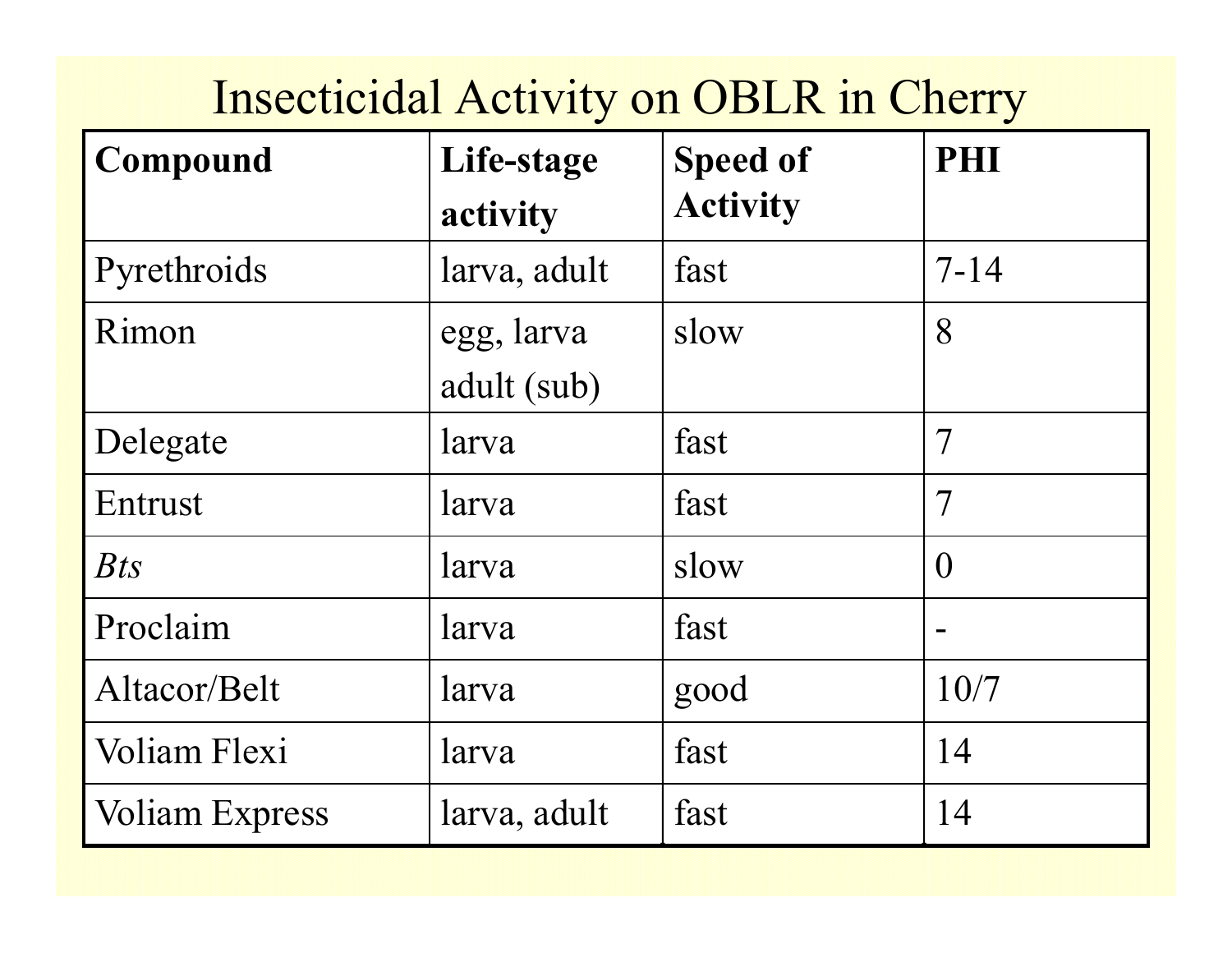### Early Season Options for OBLR Control

| Compound     | <b>OBLR</b> | <b>Plum Curculio</b>    |
|--------------|-------------|-------------------------|
| <b>OPs</b>   | poor        | excellent               |
| Carbamates   | fair        | good                    |
| Pyrethroids  | fair        | fair                    |
| Rimon        | excellent   | good (sublethal)        |
| Delegate     | excellent   | fair (ingestion-active) |
| Entrust      | excellent   | poor                    |
| $B$ ts       | good        | poor                    |
| Proclaim     | excellent   | poor                    |
| Altacor/Belt | excellent   | Poor                    |
| Voliam Flexi | excellent   | good-excellent          |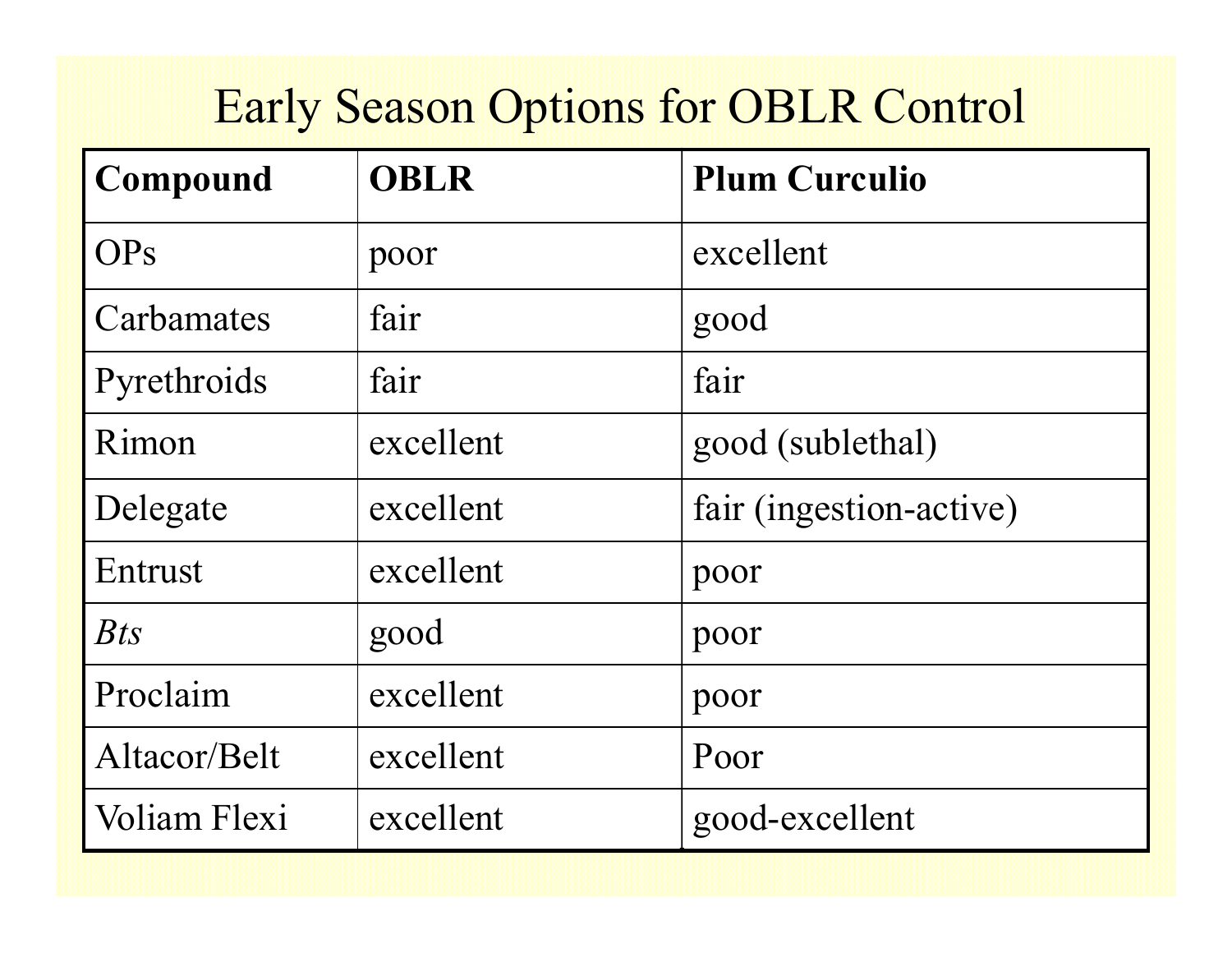#### Pre-harvest Options for OBLR Control

| Compound              | <b>OBLR</b> | <b>SWD</b>          | <b>CFF</b>          |
|-----------------------|-------------|---------------------|---------------------|
| <b>OPs</b>            | poor        | excellent           | excellent           |
| Carbamates            | fair        | good                | fair                |
| Pyrethroids           | fair        | excellent           | fair                |
| Rimon                 | excellent   | good<br>(sublethal) | good<br>(sublethal) |
| Delegate              | excellent   | excellent           | good                |
| Entrust               | excellent   | excellent           | fair                |
| $B$ ts                | good        | poor                | poor                |
| Proclaim              | excellent   | poor                | poor                |
| Altacor/Belt          | excellent   | good                | good                |
| <b>Voliam Express</b> | excellent   | excellent           | excellent           |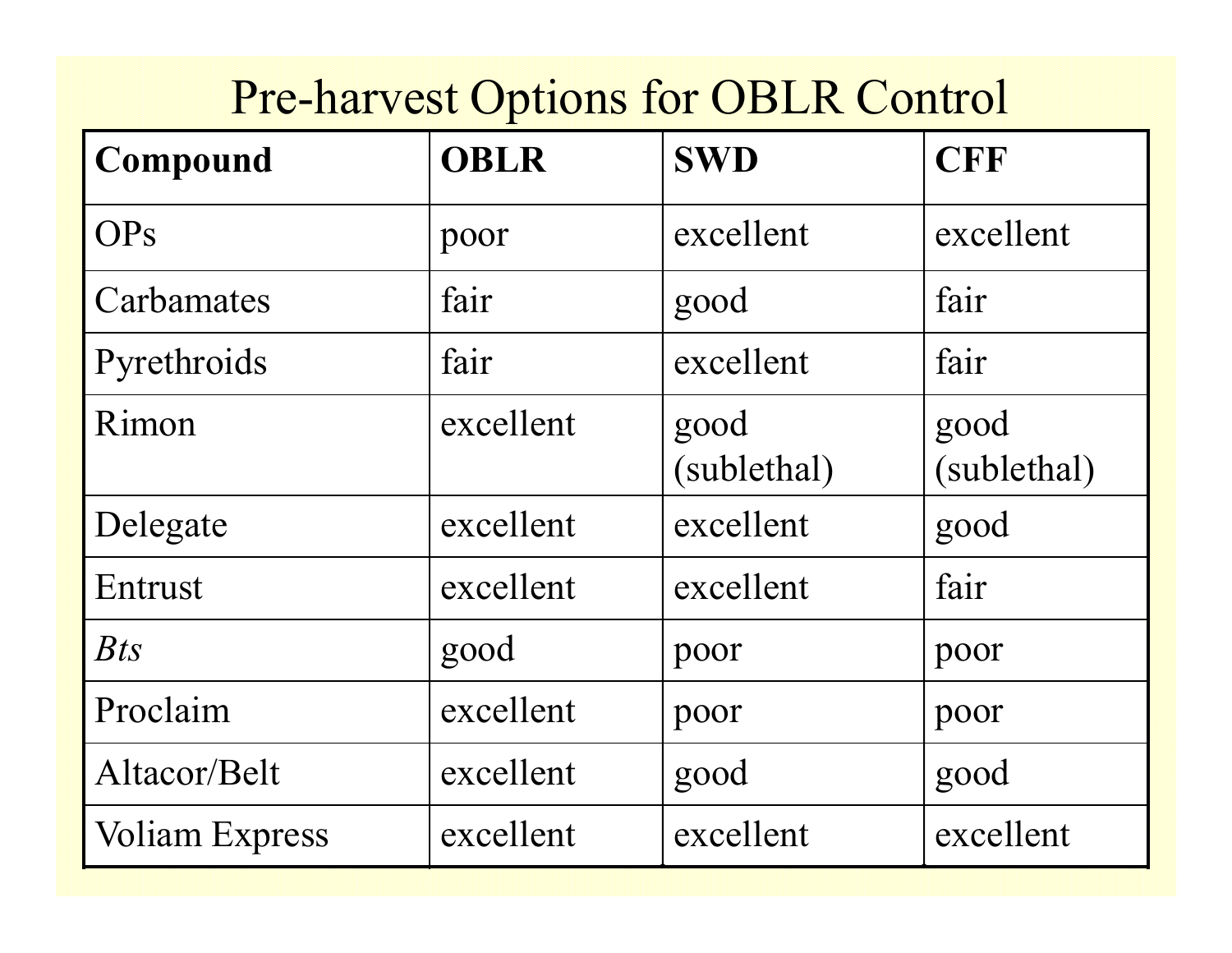## **Conclusions**

- OBLR is emerging new contaminant pest of tart and sweet cherries
	- – OP resistance is the likely cause of increases in OBLR populations.
	- Good scouting will inform decision-making.
- New materials are effective
	- –**Costly**
	- Need to be well-timed and well-placed.
	- – Need to rotate chemistries to minimize risks of resistance.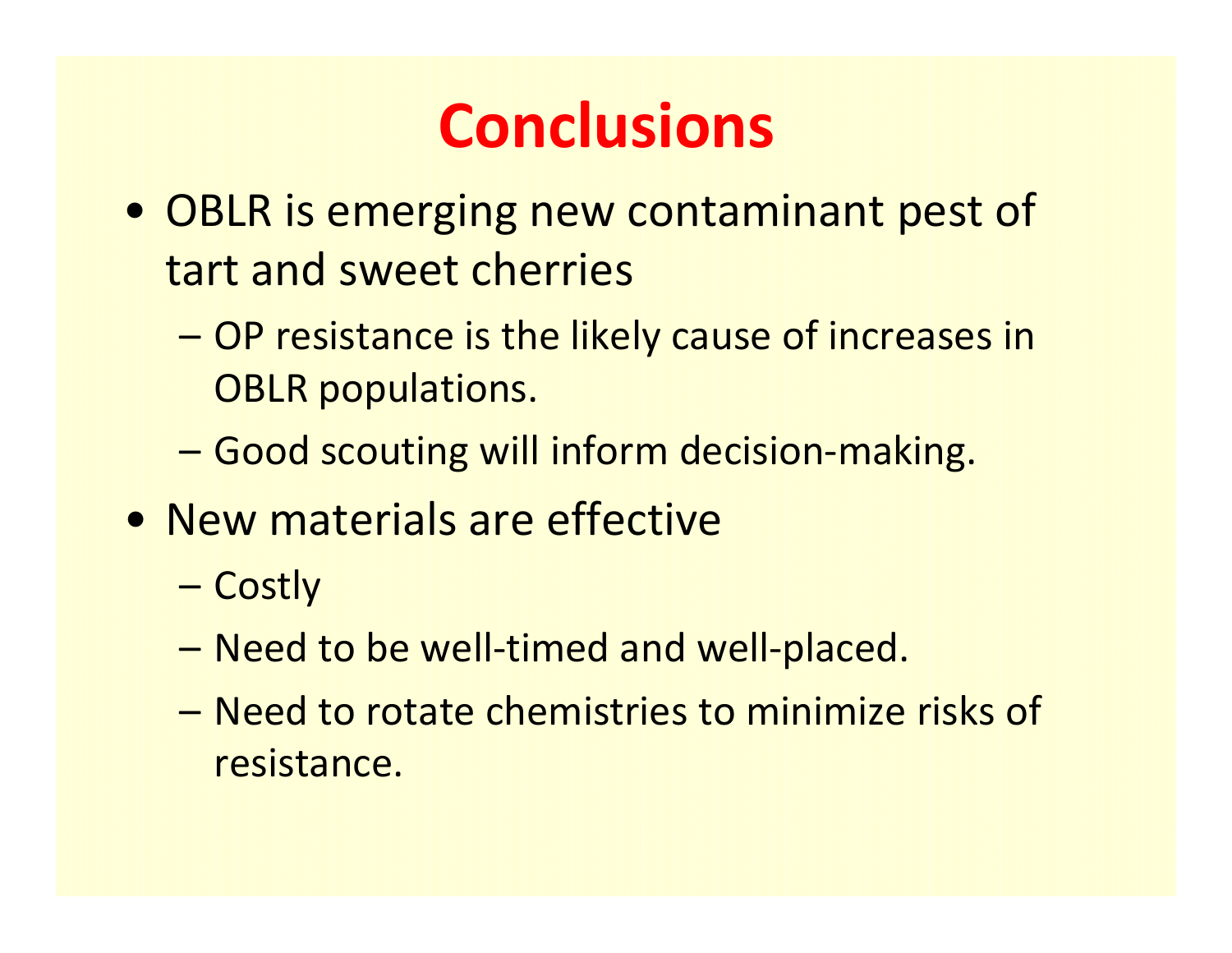The TNRC staff say thank you to theMichigan Apple Committee & Michigan Cherry Committeefor making this research possible